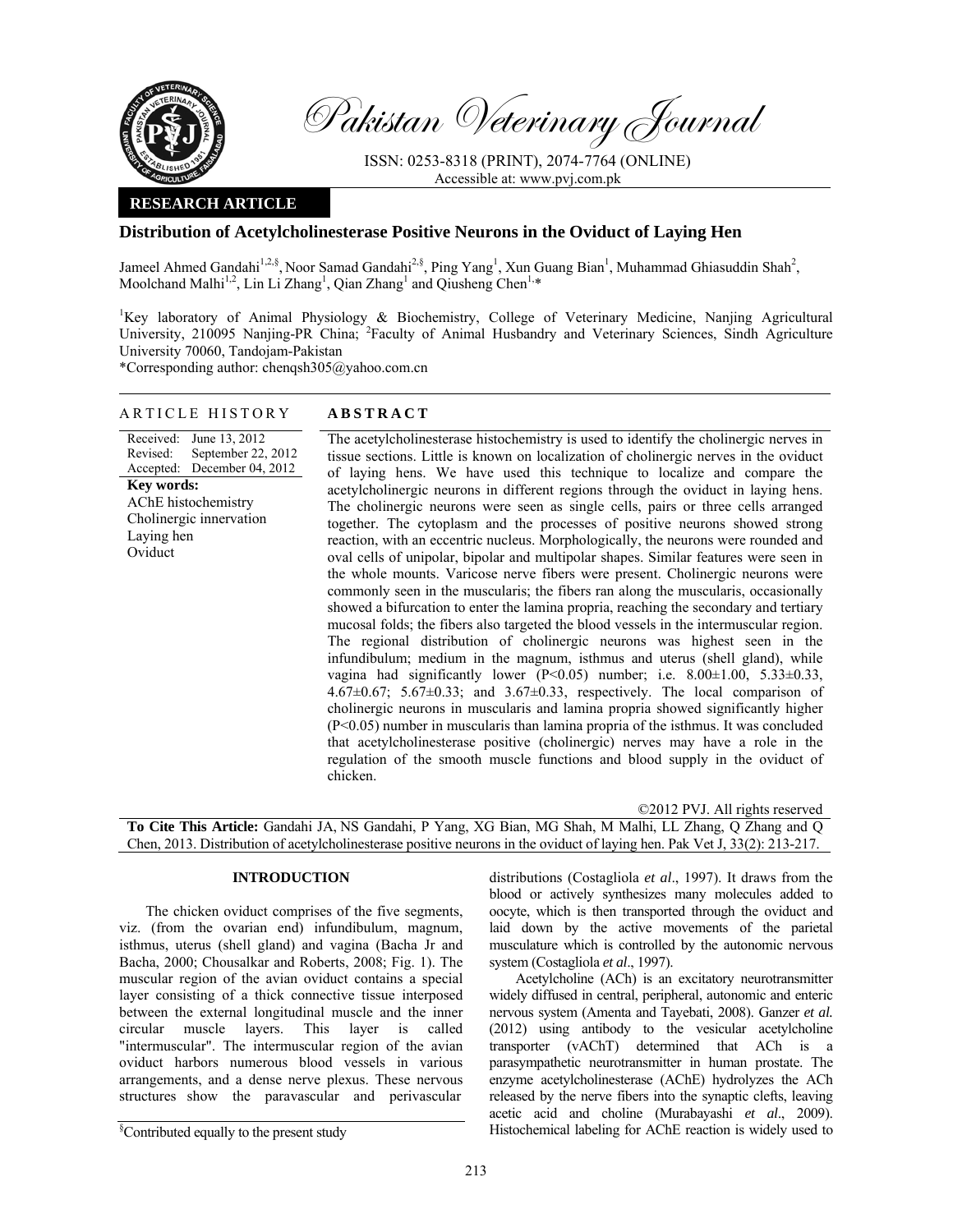identify the cholinergic nerves. A recent report showed that in nematodes acetylcholine from some neurons may inhibit egg-laying behavior (Bany *et al*., 2003). In the harderian gland of the eye in chicken, the AChE reactivity was reported within the nuclear membranes, in the rough endoplasmic reticulum cisternae, the lumen of the Golgi lamellae and on the plasma membrane of the nerve cells at ultrastructural level. The AChE positive nerve varicosities showed contacts with the endothelium or the smooth muscle fibers of the blood vessels (Hiramatsu and Ohshima, 1999).



**Fig. 1:** Stylized depiction of the reproductive system of the hen, containing an incomplete egg in the uterus (Adopted from Hincke *et al*., 2012).

Several studies have reported the localization of cholinergic nerves by using acetylcholine iodide in birds (Masumoto *et al*., 1999; Atoji *et al*., 2000). In guinea pigs the glandular nitric oxide (NO) increases the cervical secretions at ovulation (Morlin and Hammarstrom, 2005), and endometrial secretions at the time of implantation (Morlin *et al.,* 2005). Morlin and Hammarstrom (2005) reported that the cholinergic innervation regulates uterine secretions in human females. A previous study reported the localization of nitrergic and vasoactive intestinal peptide (VIP) positive nerves in the hen oviduct (Costagliola *et al*., 1997). It has been proposed that the nervous networks may contribute to egg formation, transport, and ovulation in the avian oviduct (Atoji *et al*., 2000). However, little is known on the identification and localization of the cholinergic nerves in oviduct in laying hens. Moreover, the cholinergic innervation might have some role in the normal functioning of the oviduct in laying birds. We have used acetylcholine iodide as substrate to determine the regional localization of cholinergic nerves in laying hens.

### **MATERIALS AND METHODS**

**Ethical approval:** All the experimental protocols complied with the regulations of the Chinese Committee

for Animal Use for Research and Education. The birds were sacrificed by cervical dislocation. The oviduct samples collected very carefully, immediately after the sacrifice.

**Experimental animals:** We used 12 normal laying Chinese Three-Yellow hens between 8 and 12 mo of age and weighing 2.0 to 2.6 kg in the current study. The housing of birds included holding in individual cages under standard uniform experimental conditions and adequate lighting (10 h dark cycle and 14 h light cycle). The birds had free access to food and water. All the birds were normal and healthy.

**Sample collection and preparation:** The experimental tissue samples included five segments of the hen oviduct, viz., infundibulum, magnum, isthmus, uterus (shell gland), and vagina. The tissue blocks were immediately fixed in 4% paraformaldehyde (PFA) in 0.1 M phosphate buffered saline (PBS) (pH 7.5) for 2−4 h. The tissues were washed in 0.1 M PBS, and cryoprotected in sucrose (15%) in the same buffer overnight at  $\angle$  4°C. The samples were embedded in OCT medium (Ted Pella Inc., Redding-USA). Frozen tissue sections of 5−10 µm thickness were used. The sections were mounted on 3-aminopropyltriethoxysilane (APES) coated slides, a 2% solution in acetone.

**Histochemical labeling for acetylcholinesterase (AChE) positive neurons:** The sections were left at room temperature for 5-10 min before performing the histochemistry. The oviduct samples were processed for acetylcholinesterase (AChE) activity according to the prescribed procedure (Karnovsky and Roots, 1964). The reagents in the incubation medium consisted of 0.49 mM sodium citrate, 2.9 mM copper sulfate, 1.25 mM potassium ferricyanide and  $10^{-5}$  M iso-OMPA (tetraisopropyl pyrophosphoramide) as an inhibitor of nonspecific cholinesterase, and 1.7 mM acetylcholine iodide as the substrate for cholinesterase. The slides were preincubated in a medium omitting the substrate for 30-45 min at 37° C. Then the sections were incubated with the incubation medium for 1 h at 37° C. The reaction was stopped by rinsing with 0.1 M PBS. The sections were coversliped with a mounting medium containing PBS/glycerol (1:1).

**Statistical analysis:** The number of positive neurons in each segment was counted from the equal number of microscopic fields under the same magnifications. The data were analyzed using the SPSS software. The values were shown as mean±SEM. The significance was determined using the student's t-test. The values less than (P<0.05) were considered significant.

### **RESULTS**

The number of acetylcholinesterase positive neurons was variable in each segment of chicken oviduct. The cells were seen as single cells, pairs or three cells lying together. Although the single cells were common, however, the tendency was to be arranged in the form of more than one cell. The intensity of labeling was variable;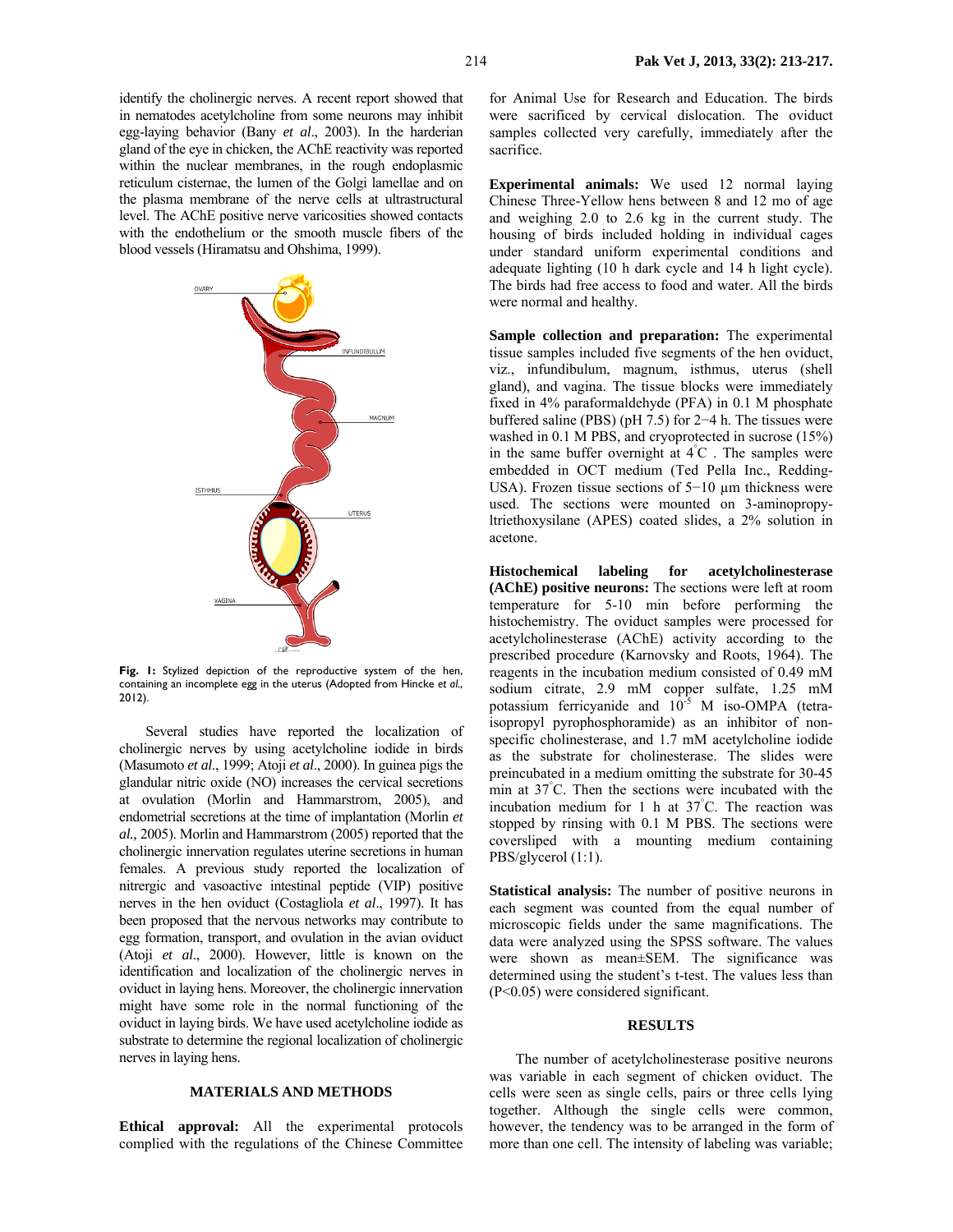the strong reaction was seen in the perikaryon and the processes of neurons. The nucleus was displaced eccentrically towards one pole of the cell. The neurons appeared round or oval in shape. Similar features were seen in whole mounts. The polar characteristic appeared to be unipolar, bipolar, and sometimes multipolar neurons. Varicose nerve fibers were also observed. The distribution of the positive neurons in lamina propria and muscularis was the highest seen in infundibulum, followed by magnum; while in the isthmus, uterus (shell gland) and vagina the lamina propria showed lower populations than muscularis. The cholinergic neurons in the isthmus were significantly higher  $(P<0.05)$  in the muscularis than the lamina propria.

The infundibulum showed the highest population of AChE positive cholinergic neurons with intense staining. The neurons were commonly seen in the intermuscular region. Thin fibers were seen in the sub-serosal connective tissue. The positive fibers also targeted the blood vessels. Thick cholinergic fibers travelled along the intermuscular region, and bifurcated near the lamina propria of mucosal folds. Several thin fibers were seen in the primary, secondary and tertiary mucosal folds (Fig. 2 a-f).

In magnum, a similar pattern of cholinergic fibers and somata was observed, although the number of the positive neurons was less as compared to the infundibulum. Thin positive fibers of light staining were seen under the epithelium in the mucosal folds. Positive neurons were found in the intermuscular region and in the lamina propria, in the later, the fibers were arranged into thicker bundles. The positive somata were also observed near the blood vessels. The neurons in the whole mounts seen arranged as three cells together (Fig. 3 a-e).

The cholinergic neurons were few in the isthmus as compared to the magnum. Positive fibers in the intermuscular tissue showed very strong reaction with long fibers showing similar dense staining. Thin fibers also ran in the lamina propria of the mucosal folds. Several thin fibers were seen around the blood vessels (Fig. 4 a-c).

In the uterus (shell gland) the cholinergic neurons again showed higher population. The cells were arranged as single large cells targeting the blood vessels in the intermuscular region, or in pairs in the muscularis near lamina propria. The fibers in the intermuscular region were seen as varicose fibers of varying number and thickness (Fig. 5 a-d).

In vagina, very few positive neurons were observed, more commonly in the intermuscular region, but also in the lamina propria. These cells were variable in size from small cells with long fibers, to large unipolar single cells (Fig. 6 a & b).

Cholinergic neuronal populations in the hen oviduct appeared to be higher in the proximal regions. The highest number found in the infundibulum; medium in the magnum, isthmus and uterus (shell gland), the vagina showed significantly lower (P<0.05) number; i.e. 8.00±1.00, 5.33±0.33, 4.67±0.67; 5.67±0.33; and 3.67±0.33 (mean±SEM) respectively. There was no significant difference (P<0.05) among the positive populations in the infundibulum and uterus; similarly in the magnum, isthmus and shell gland (uterus); while the

number of cells in the vagina was significantly lower than other segments. The distribution of acetylcholinesterase positive nerves and the staining intensity in fibers in different regions of the chicken oviduct are summarized in Table 1.

### **DISCUSSION**

Studies have been performed on the localization of various neurotransmitters in the avian oviducts in past (Costagliola *et al*., 1997; Atoji *et al*., 2000; Costagliola *et al*., 2004; Yoshimura *et al*., 2006). In pigeon oviduct, the preferred localization of cholinergic neurons was reported in the muscularis, and near the blood vessels in the intermuscular region. The cholinergic fibers were observed as single fibers or collected in small bundles (Atoji *et al*., 2000). Sjoberg *et al.* (1997) reported that autonomic innervation of mammalian female reproductive tract comprises of three different nervous systems, the adrenergic, the cholinergic, and the peptidergic, and that these innervations chiefly supply both, vascular and nonvascular smooth muscle cells. In the present study, we have determined the variations in the population of cholinergic neurons in different regions of the oviduct in laying hens. We observed very low number of AChE positive cholinergic neurons in the vagina. Contrarily, in another study (unpublished data) we found highest number of nitric oxide synthase (NOS) positive nitrergic neurons in vagina of hen oviduct. It seems likely that this segment is highly innervated by the inhibitory nerves. Freedman *et al.* (2001) investigated the presence of neural tissue and smooth muscle in oviductal sperm storage tubules (SSTs) at the uterovaginal junction in turkey. They observed axons terminating on, or running adjacent to individual sperm storage tubules; but no smooth muscle fibres detected using antibodies against the F-actin and alpha-smooth muscle actin in the tissue encapsulating the sperm storage tubules. They suggested that a previously unrecognized neural factor may be responsible for the storage in, and release of, spermatozoa from SSTs.

In the present study, the highest population of the AChE positive cholinergic neurons was found in the infundibulum. This might be, in part due to the key role that it has to engulf the released ovum. In our study, we found that there was a higher population of the cholinergic neurons in the anterior oviduct. Because the developing egg takes longer time to go through these two segments, and majority of the important components are added in the magnum and shell gland- the egg white (albumen) added in the former segment, while this time the egg undergoes rotations on its longitudinal axis; and the shell gland wherein the egg shell is deposited. It seems likely that these segments might be under the influence of the excitatory neurotransmission. Conversely, in adult rat uterus the AChE positive innervation was reported to be poor at the tubal end but increased toward the cervical end (Melo and Machado, 1993). Changes in cholinergic innervation of the human oviduct during pregnancy were studied by Kraus and Gombos (1990). They reported that the AChE positivity of the oviduct was not substantially changed. The authors showed that the positive fibers in the mucosa increased in second and third trimesters.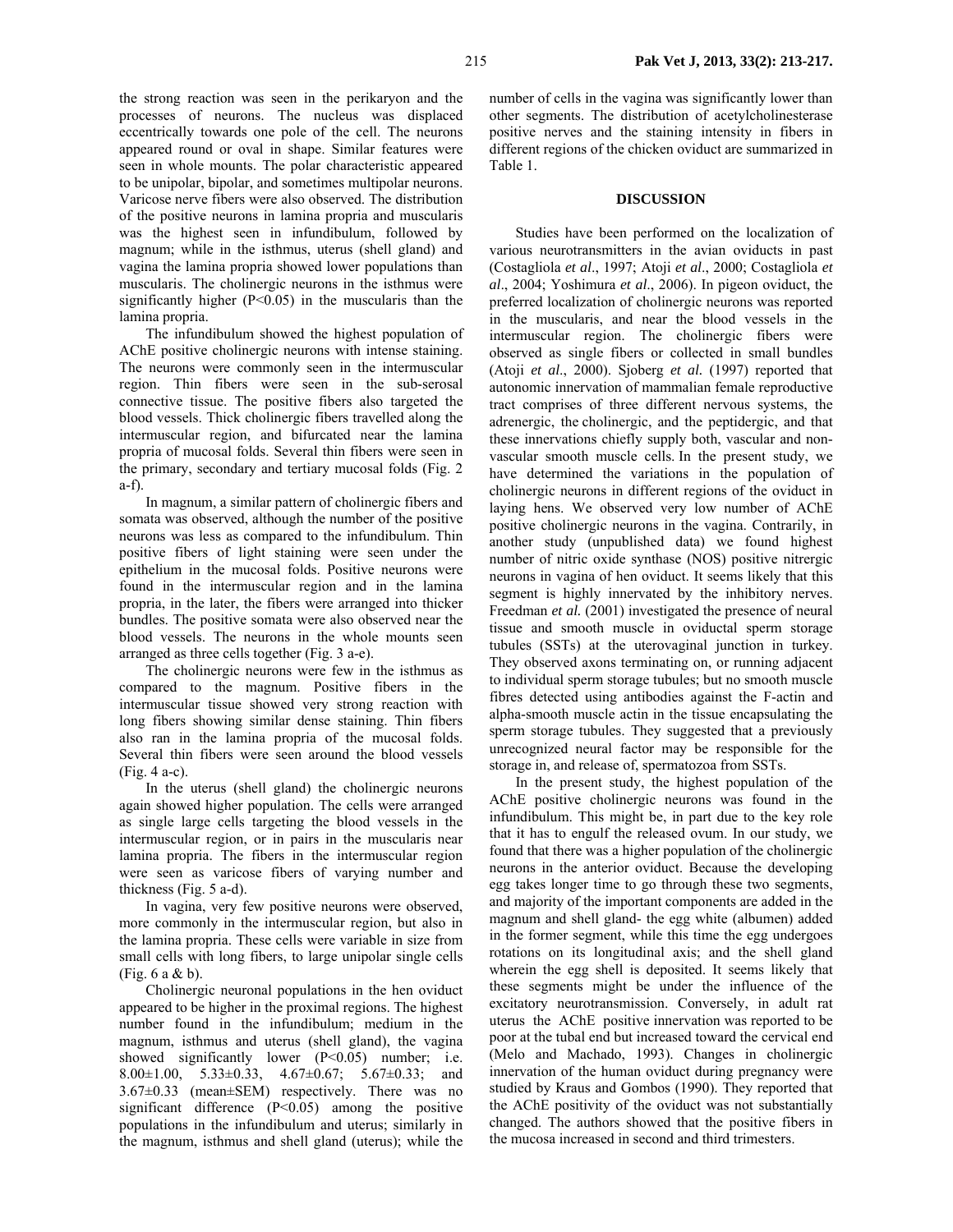

**Fig. 2:** AChE positive cholinergic neurons in the infundibulum of hen oviduct. (a) Cholinergic nerve cell bodies (arrows) between the outer longitudinal and inner circular muscle layers. Note the arrangement of the cells in groups. (b) A large cholinergic neuronal cell body in the muscular layer and another positive cell (arrows), and the emerging nerve fiber (arrow head). (c) A group of 2 cholinergic neurons and another singlet neuron (arrows). Note the varicose fiber (arrow head). (d) Cholinergic neuron cell bodies (arrows). Cholinergic nerve fibers also run along the lamina propria to the mucosal folds (arrow head). (e) Cholinergic nerve fibers innervating the mucosal folds (arrow heads). (f) A tract of neuronal cells and fibers in the muscularis bifurcating near the lamina propria (arrow head). Note the most frequent appearance of the neuronal structures in the infundibulum.



**Fig. 3:** AChE positive cholinergic neurons in the magnum of hen oviduct. (a-c) The positive nerve structures in the lamina propria and muscularis of the oviduct. (d) A light positive nerve cell body (arrow) in the close approximity with blood vessel (asterisk). (e) Cholinesterase activity in a whole mount from the magnum, a group of three light staining positive cell bodies (arrows) is seen.



**Fig. 4:** AChE reactive cholinergic neurons in the isthmus of hen oviduct. (a) A large multipolar AChE positive neuron (arrow) with one long nerve fiber (arrow head) in the intermuscular tissue. (b) AChE positive nerve fiber in the lamina propria of the mucosal fold (arrow head). (c) Several thin AChE fibers (arrow head) targeting a blood vessel (asterisk).



**Fig. 5:** AChE positive cholinergic neurons in the uterus (shell gland) of hen oviduct. (a) A bipolar neuron in the muscularis of uterus (shell gland) that propagates its fiber (arrow heads) to innervate a blood vessel (asterisk). (b) Two positive neurons (arrows) in the muscularis of uterus (shell gland). (c) Long positive nerve fibers arranged into bundles (arrow head) lying in the subserosal connective tissue region of the uterus (shell gland). (d) Thick varicose nerve fibers in the intermuscular region (arrow head; left-hand) of the uterus (shell gland). Several thin fibers are closely arranged to form thick varicose bundles (arrow head; right-hand).



Fig. 6: AChE positive cholinergic neurons in the vagina of hen oviduct. (a) Two positive neurons in the intermuscular tissue of the vagina (arrows). (b) AChE positive neurons (arrows) in the lamina propria of vagina.

 In another study on the localization of the nitrergic and VIP positive nerves in hen oviduct, the two types of nerve fibers found as isolated or grouped in small bundles, running beneath the serosa, in the intermuscular space and lamina propria of the mucosa. The intermuscular space showed the majority of nerves surrounding blood vessels. The vaginal segment showed the fibres forming an intricate network encircling bundles of smooth musculature (Costagliola *et al*., 1997). Prieto *et al.* (1994) also reported similar distribution of cholinesterase positive nerves in the equine ureter, forming muscular, subepithelial and perivascular plexuses. In our study, we found very similar results on the distribution patterns and the regional localization of the AChE positive (cholinergic) nerves in the hen oviduct. The populations of the AChE positive nerves also followed a similar variation in the number to that of nitrergic and VIP positive nerves in the hen oviduct (Costagliola *et al*., 1997).

Renegar and Rexroad (1990) reported in sheep uterus that adrenergic and cholinesterase positive fibers in myometrium and endometrium innervated the blood vessels, while the smooth musculature exclusively supplied by the adrenergic fibers during anestrus. The fibers of both types were closely associated with endometrial glands; the adrenergic fibers supplied the